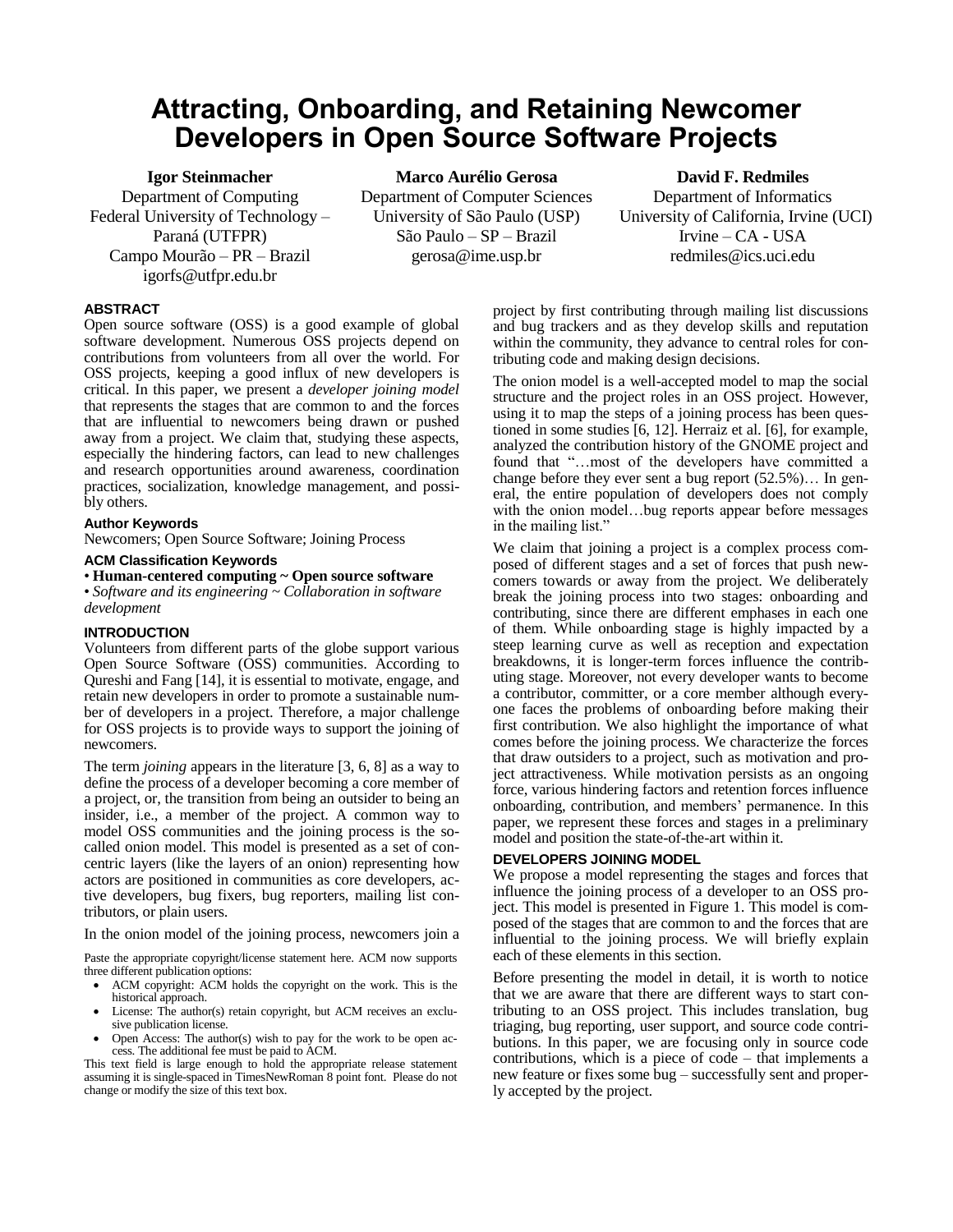

**Figure 1. Developers joining model presenting the stages and forces that act during the joining process**

<span id="page-1-0"></span>The central elements of the model are the stages that developers go though and for which OSS communities should have different investments in terms of having more developers contributing to the project. An *outsider* represents a potential contributor to the project who is not involved with the development so far. A *newcomer* is a developer trying to place their first code contributions into the project. A *contributor* represents a developer that participates in the project, but who is not recognized as a member and does not have commit privileges. A *member* is someone recognized by the community as a developer or formal contributor.

We represent in the model four different forces that influence the progress from one stage to the following. Motivation and project attractiveness are the triggers to push the outsider to contribute to the project. *Motivation* forces represent internal (e.g., learning, self-marketing, recognition) and external (e.g., scholarship, course assignment, feature need) motives that drive a developer to join (and keep contributing) to a project. Hence, motivation forces are presented in the whole joining model, since lack of motivation lead to drop offs. The motivation forces can change/evolve during the development process. For example, some developers onboard a project because of a short-term scholarship, such the one given by Google Summer of Code, or a grade in a university course, and after that, they remain contributing to learn and selfpromote themselves.

*Attractiveness* forces represent the characteristics and actions that the project presents to bring new users and developers [15]. These forces can include type of license, project visibility, project age, number of developers, etc.

Attractiveness and motivation work together to push outsiders toward the projects. In some cases, attractiveness forces play a special role, pulling motivated developers that did not decide which project to support.

The transition from outsider to newcomer occurs when a developer decides to contribute to a project. At this point, the developer starts onboarding the project. During onboarding, motivation keeps pushing the developer towards the project. However, some opposite forces, which we call hindering factors, can hamper developers joining process. These forces comprise technical and non-technical factors, including learning curve, lack of support from the community, difficulties finding how to start, etc.

Understanding how to deal with these hindering factors is critical to the joining process. These forces can be powerful enough to lead developers to give up contributing to the project [18]. An important thing to observe is that these factors influence both developers willing to make a single contribution and those willing to climb higher and become a member of the project.

On the other hand, retention forces may help to push newcomers to stay willing to contribute. *Retention* forces represent the characteristics and actions that a project presents to bring/keep more contributors to the project. Some of these forces are initiatives to support newcomers overcoming the hindering factors (such as providing tools to facilitate code understanding, or indicating good tasks or pieces of code to start with). Other forces represent mechanisms to support existent contributors to contribute more, triggering, in some cases, motivation change (e.g., granting commit rights to a developer, using *gamification* elements).

# **STATE-OF-THE-ART**

In this section, we discuss the state-of-the-art of developers joining process and from the perspective of the forces represented in the proposed model.

# **Joining process**

Besides the Onion Model, other studies tried to map the joining process on OSS projects. Von Krogh et al. [8], for example, proposed the concept of "joining script." They create this concept analyzing interviews with developers, analysis of emails, source code repository, and documents from data from project FreeNet. The proposed joining script is defined as the level and type of activity a newcomer goes through to become a member of a community.

In the same sense, Ducheneaut [3] analyzed the mailing list archives of Python project. He made an in-depth analysis of the socialization history of one successful newcomer in this community. Based on this individual, the author identified a set of socialization activities that contributed to his success in the project. They highlight the political size of the project and the existence of specific rites of passage during his trajectory.

Existing literature usually present the joining process as a set of steps and activities newcomers must perform to become a member of the project. Moreover, these studies focus on "how to become a core member." We argue that, due to the voluntary and collaborative nature of OSS projects, defining a model composed of steps or activities cannot be the best way to map developers joining process. Our approach differs from the previous ones as we focus on the forces that influence the developers' onboarding and contribution.

## **Motivation**

Motivation represents the forces that drive developers to place their contributions to the project. They include the motives to place the first contributions and to remain contributing to the project.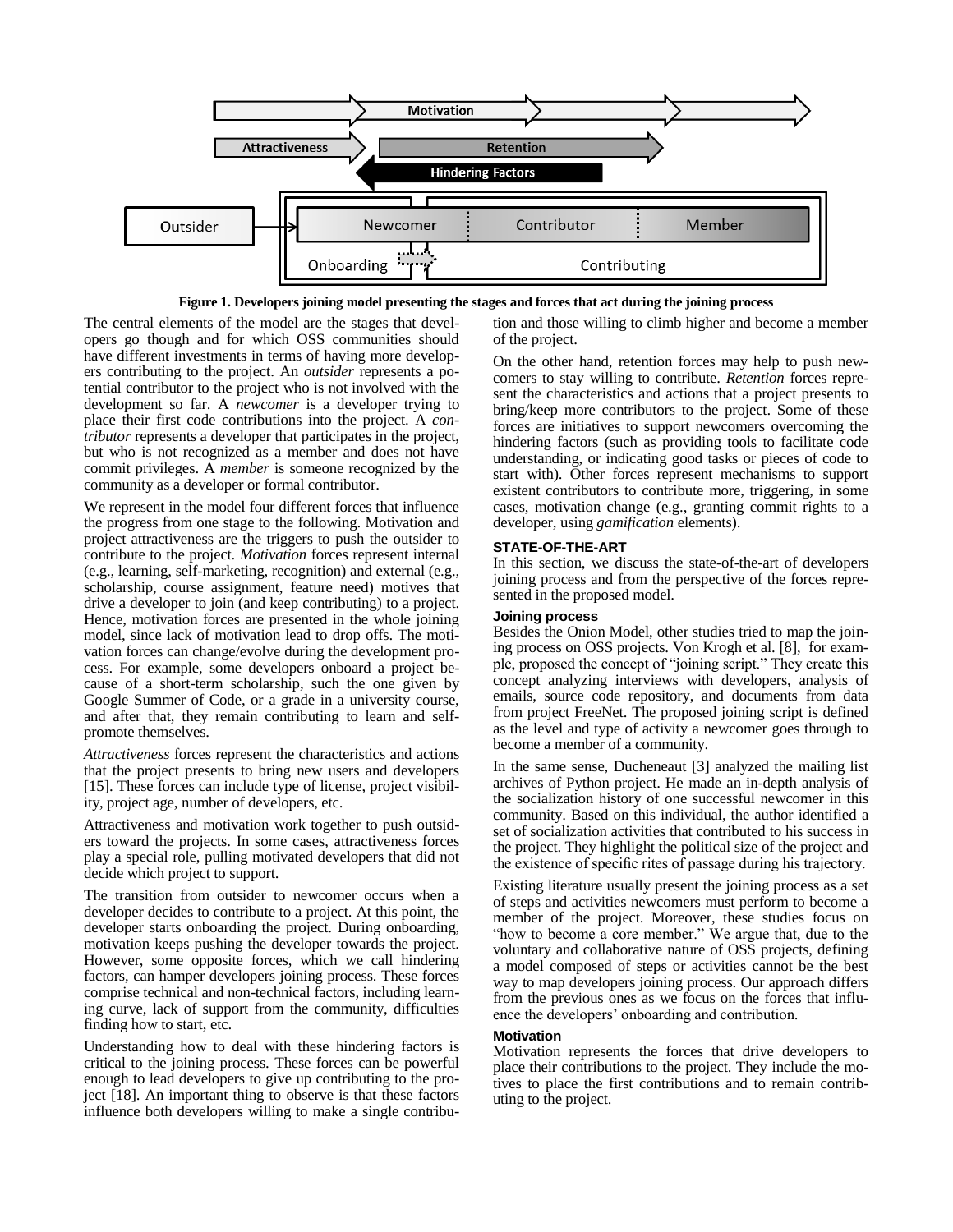Lakhani and Wolf [9] studied the motivations of individuals to contribute to OSS projects. They surveyed 684 OSS developers and found that external motivational factors in the form of extrinsic benefits (e.g.; better jobs, career advancement) are the main motivations. They also report that enjoyment, challenges derived from writing code, and improving programming skills are top motivators for contributing.

Hars and Ou [5] also used a survey to understand what internal and external motives drive OSS developers to participate in OSS projects. They analyzed data obtained from 389 developers and found that internal motivation, such as intrinsic motivation, having fun, and identification with a community play a role, but external factors have greater weight. They highlight building human capital and personal needs for a software solution as some of the main external motivations.

Shah [17] analyzed interviews, mailing list archives and documentation of two OSS projects to understand the motivation of developers. They classified the contributors in two types: need-driven and hobbyists. The motives of need-driven participants varies, and comprises necessity of a specific feature, reciprocity to the project, desire to integrate their own source code, career concerns, and getting feedback and improvements to their solutions. Hobbyists contribute to have fun and entertainment.

## **Attractiveness**

Attractiveness represents forces that projects put in order to foster contributions from new developers.

Santos et al. [15] defined a theoretical cause-effect model for attractiveness as a crucial construct for OSS projects, proposing their typical causes (license type, intended audience, type of project, development status); indicators (hits, downloads, members); and consequences (# of open tasks, time for task completion). They tested the model with data from more than 4000 projects and found that project conditions and characteristics–such as license restrictiveness and their available resources–directly influences the attractiveness.

Meirelles et al. [10] built upon Santos' model inserting source code as one of the typical causes. They observed the influence of structural complexity and software size (lines of code and number of modules) on project attractiveness. Their results indicated that structural complexity has a negative influence and software size has a positive influence on attractiveness.

Chegalur-Smith et al. [1] analyzed whether codebase size, project age and niche size (a measure borrowed from ecology) influences project attractiveness. They found that these three characteristics influence the project's ability to attract and retain developers.

Ververs et al. [19] mapped the influential factors that determine developer participation on the Debian project. They analyzed potentially influential events and the commits of 11 years of the project. They found that the highest influences were specific events, such as CeBIT, Debian Day, new or frozen releases, incidents, dependency issues and the introduction of new developer services.

#### **Hindering factors**

Hindering factors are the forces that pose obstacles to newcomers and contributors willing to place their contributions to the project. These forces can delay their contribution and even make them give up contributing.

Jensen et al. [7] analyzed mailing lists of OSS projects to verify if the emails sent by newcomers were quickly answered, if gender and nationality influenced the kind of answer received, and if the reception of newcomers was different in users and developers lists. They found that receiving timely responses was positively correlated with future participation. Moreover, they found few rude replies to newcomers, but they report that this flaming behavior can have a chilling effect, since the mailing list is public.

Steinmacher et al. [18] used data from mailing list and issue tracker to study how reception influences the retention of newcomers in an OSS project. Among the factors that influence the decision to abandon, they found evidence that receiving inadequate answers and the experience of the respondent affect the decision of newcomers. A questionnaire sent to the dropouts revealed newcomers unhappy with the answers received, because they could not find the support needed to start.

Midha et al. [11] studied the impact of code cognitive complexity, in terms of cyclomatic complexity, in the number of new developers that contributed to the project. They gathered data from source code history of 450 projects in Source Forge. They found that an increase in cognitive complexity decreases the contributions from new developers.

#### **Retention**

Retention forces represent the ability and characteristics that a project presents to support newcomers onboarding and to keep developers contributing to the project.

Schilling et al. [16] used the concepts of Person-Job fit and Person-Team fit to evaluate the retention of former Google Summer of Code students in KDE project. They found that the development experience and students' familiarity with the project's coordination practices are strongly associated with retention. They also report that students with abilities that are underused in the project and students with a higher academic education do not remain considerably longer.

Zhou and Mockus [21] worked on identifying the newcomers who are more likely to remain contributing to the project in order to offer active support for them to become long-term contributors. They found that the interaction between individual's attitude and project's climate are associated with the odds that an individual would become a valuable contributor.

Fang and Neufeld [4] built upon Legitimate Peripheral Participation theory to understand the motivation of developers to remain contributing in a sustainable way. Results from qualitative analyses revealed that initial conditions to participate did not effectively predict long-term participation, but that situated learning and identity construction behaviors were positively linked to sustained participation.

Qureshi and Fang [14] analyzed the trajectories of 133 newcomers in 40 projects since the moment they onboard. They identified four distinct classes of newcomer behavior, considering their initial amount of interactions with core members and the growth of these interactions.

There are also some studies presenting tools to support newcomers' first steps. Čubranić et al. [2] presented Hipikat, a tool that supports newcomers by building a group memory and recommending source code, emails messages, and bug reports to support newcomers. Wang and Sarma [20] present a Tesseract extension to enable newcomers to identify bugs